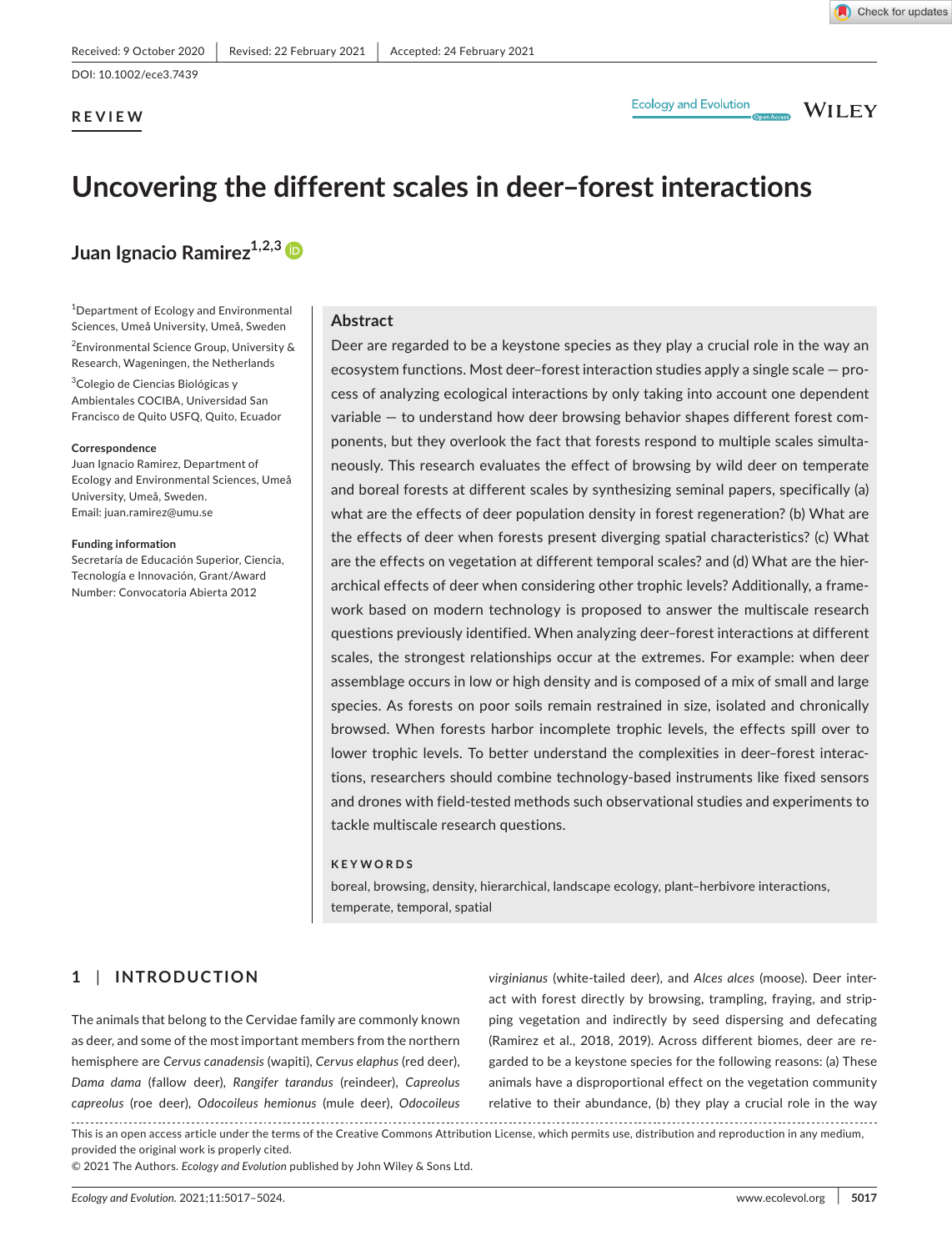**5018** WILEY<sup>\_Ecology and Evolution **because the contract of the CO** RAMIREZ</sup>

an ecosystem functions like forest succession and nutrient cycle (Waller & Alverson, 1997), and (c) their feeding behavior can lead to shifts in forest species composition (Figure 1) (Coverdale et al., 2016; Mathisen et al., 2010).

In the past decades, deer (referring to populations of wild deer) in the northern hemisphere have increased in abundance (Reimoser, 2003) due to rewilding programs, abandonment of agricultural land, competitive release from domestic ungulates, absence of top predators, stricter hunting regulations, and improvement of habitat quality (Kuiters et al., 1996; Rooney, 2001). With an increasing population density, deer may lead to an excessive top-down control on forest regeneration, which may accumulate in time and trigger cascading effects on lower trophic levels (Ramirez et al., 2020).

Most studies on deer–forest interactions apply a one- or a twoscale approach to disentangle the mechanism of how deer shape forest structure, composition, and succession, when in fact, forests respond to multiple scales at once (Kuijper et al., 2013; Nuttle et al., 2014; Persson et al., 2005). Hence, this review evaluates the effects of wild deer populations on temperate and boreal forests at different scales, specifically (a) the effect of deer population density in forest regeneration, (b) the effects in forest with diverging spatial characteristics, (c) the effect on forest vegetation at different temporal scales, and (d) the hierarchical effects when including other trophic levels. Finally, a framework based on modern technology is proposed to answer the multiscale points previously identified.

## **2** | **DEER DENSITY SCALE**

Deer density is shaped by top-down control (predation and culling) and bottom-up control mechanisms (food quality and availability). Top-down control by predation and culling directly reduces deer density (McGraw & Furedi, 2005). Bottom-up control by plants can also decrease deer density by limiting food availability. Deer are controlled by a combination of top-down and bottom-up mechanisms and yet, deer density is also shaped by other factors. Body mass



**FIGURE 1** Deer interact with forests at different scales. In this picture, a red deer (*Cervus elaphus*) roaming around the forest. Picture taken in the Veluwe, the Netherlands

determines deer density because large animals have large per capita food requirements and occur therefore at lower densities than small animals (Damuth, 1987). Reproductive behavior of "r" and "k" strategy animals defines offspring numbers and thus probable species local density (Pianka, 1970). Competition also influences animal density because at high population densities, deer scare away competition (Courchamp et al., 1999) but are safer from predators (Brown et al., 1999; Hager & Helfman, 1991).

Deer density might be the most important scale in shaping temperate and boreal forests. In general, a high deer density leads to a shift in canopy composition by browsing palatable species in the understory and thus allowing only conifers and a few broadleaves reaching the forest canopy (Ramirez et al., 2019). At medium density, in accordance with the Intermediate Disturbance Hypothesis (Wilkinson, 1999), deer favor ferns and sometimes yellow birch by browsing and creating open spaces in the understory for species to establish and develop (Rooney & Waller, 2003). At low density, forests will have low plant diversity because open spaces in the understory are not created, so light-demanding species cannot establish and develop (Rooney & Waller, 2003).

In a global effort to unveil the relationship between temperate and boreal forests with deer population size, a meta-analysis traced a curvilinear dose–response relationship between ungulate density (mainly deer) and forest composition (Ramirez et al., 2018). This same curvilinear response was confirmed in a field study that paired camera traps to vegetation plots in a mixed temperate forest (Ramirez et al., 2021). Furthermore, the meta-analysis study identified tipping points in forests when the effect of ungulate density switched from neutral to negative. In 70% of the evaluated cases, ungulate density had a negative effect. Critical tipping points, where ungulate started to have a negative effect on forest regeneration, were found at an ungulate metabolic weight density of 115 kg/km<sup>2</sup> for forest regeneration, 141 kg/km $^2$  for forest structure, and 251 kg/  $\textsf{km}^2$  for forest functioning, which is roughly equivalent to 10, 13, and 23 roe deer per  $km^2$ . These results propose that, regardless of the unique spatial characteristic of each location, a high ungulate density tends to reduce sapling diversity and density and these effects may build up over time.

A higher deer density combined with trampling directly damages vegetation tissue or indirectly limits vegetation growth by compacting the upper soil layers (Pellerin et al., 2006). By doing so, it limits water retention, soil aeration, and nutrient cycling (Hättenschwiler et al., 2005; Lavelle et al., 1992). A higher deer density evidently increases soil compaction; however, trampling is also dependent on the composition of the deer assemblage, with larger deer having stronger effects (Duncan & Holdaway, 1989).

Deer effects on forest are also mediated by the composition of the deer assemblage and the manner they select the browsing patches. For example, small deer are forced to feed more selectively compared to larger deer because of their small size gut (Bunnell & Gillingham, 1985). When small and large deer live in the same forest, small deer tend to select poorer forest patches in accordance with the Optimal Foraging Theory (MacArthur & Pianka, 1966). The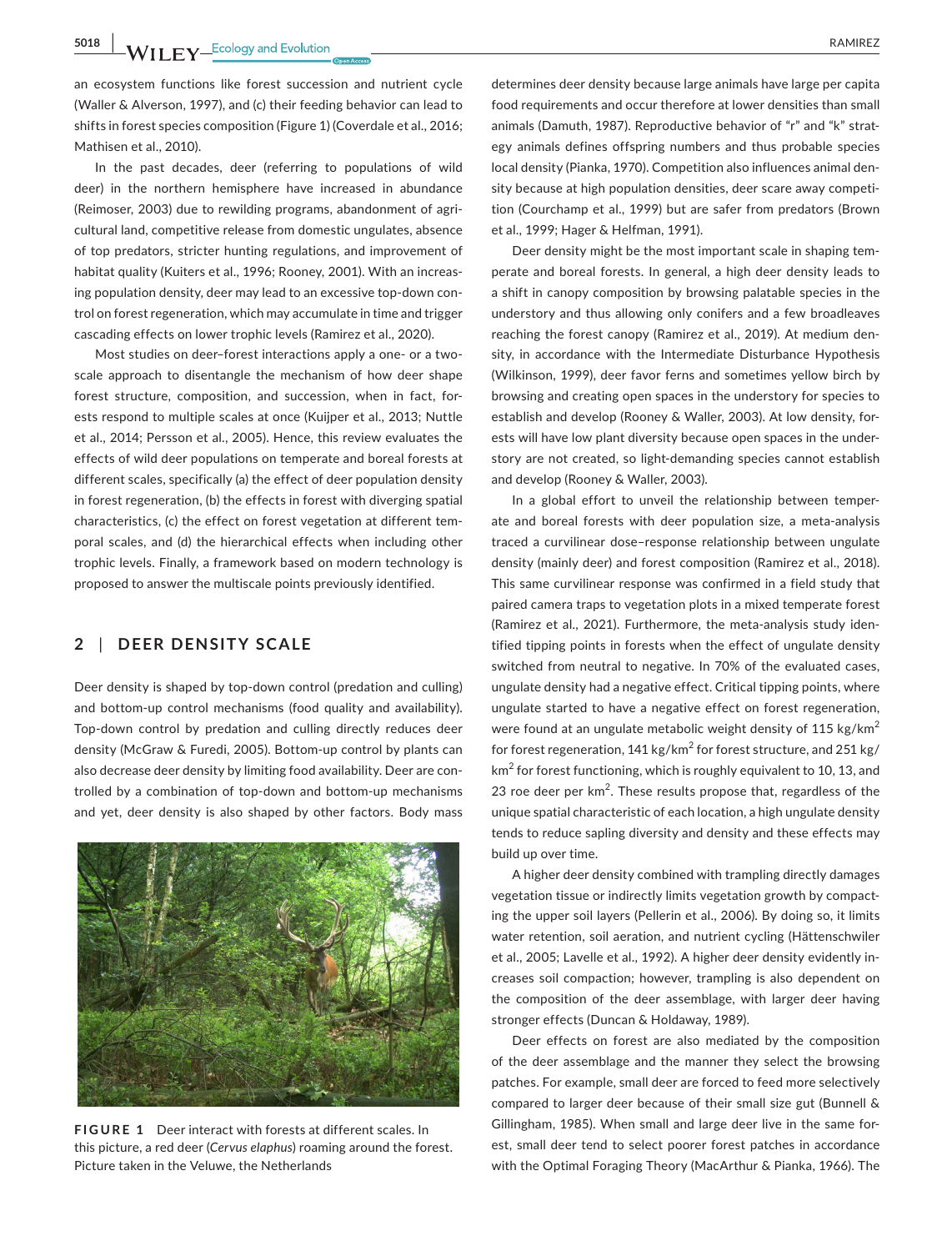ecological characteristics of the species also determine browsing selection and intensity; for example, strict browser — such as roe deer and moose—can browse intensively on palatable and less palatable trees because they are forest species, whereas intermediate browsers—such as red and fallow deer—spend part of their time between grazing lawns and forest patches (Gill, 1992), suggesting that the spatial arrangement of forests also plays a role on forest structure and composition.

## **3** | **FOREST SPATIAL SCALE**

Studies from countries across temperate and boreal regions — including Poland (Kuijper et al., 2010), the Netherlands (Ramirez et al., 2019), Sweden (Mathisen et al., 2010), United States (Asnani et al., 2006), Canada (Allombert et al., 2005), Argentina (Barrios-Garcia et al., 2012), Japan (Suzuki et al., 2013), and New Zealand (Husheer et al., 2003) — found that vegetation responses to deer are highly heterogeneous. Most studies presented decreasing relationships (Holm et al., 2013; Nuttle et al., 2014), with notable exceptions (Eycott et al., 2007; Royo et al., 2010). The underlying reason for this wide variation in results  $-$  besides deer density  $-$  is thought to be related to spatial characteristics of each study location, such as primary productivity, soil fertility, and forest size.

Primary productivity in combination with soil fertility allows plants to better cope with herbivory as resources are not limited. For example, seedlings, under constant supply of light, water, and nutrients, can grow fast to escape the browsing height, which typically is below 220 cm (Walters et al., 2020). They are able to develop side shoots to physically protect the apex shoot from herbivory (Gill & Beardall, 2001), allocate energy for reproduction to ensure positive demographics as flowers are severely affected by herbivory (Lehtilä & Strauss, 1999; Rooney & Gross, 2003), and develop chemical and physical defenses to reduce palatability (Lindroth & St. Clair, 2013).

Forest size also brings limitations in terms of their ability to support herbivory. In general, small forests have stronger edge effect due to perimeter–area relationships causing skewed patterns of use in wild animals, which rises several issues (Murcia, 1995). Deer and predators tend to avoid edge areas because they are highly degraded by human interference, concentrating herbivory in the forest interior (Cadenasso & Pickett, 2000). Edge areas across temperate and boreal systems are rapidly colonized by competitive plant species which in time can spread to the interior of the forest (Sumners & Archibold, 2007; Yates et al., 2004). By then, the entire stability of the system may be compromised because of potential changes in food supply for animals and nutrient cycle in soil (Murcia, 1995). Also, small forests tend to be isolated from other forests and are more likely to experience higher rate of fragmentation. Hence, large animal species cannot migrate and are subjected to stochastic extinction (Woodroffe & Ginsberg, 1998). These spatial effects that govern forest are not entirely understood, and neither is the role they play in the long term because fragmentation, soil formation, and forest succession may exceed human lifespan.

## **4** | **FOREST TEMPORAL SCALE**

Temperate and boreal forest succession is characterized by having light-demanding tree species in early-successional stages and shadetolerant species in late-successional stages (Ramirez et al., 2019). These shifts in tree species composition make forest more or less susceptible to browsing effects. Early-successional stages in general are prone to greater browsing effects than late successional because at this stage, plants are within the browsing height due to their small size (Walters et al., 2020). Herbivory keeps trees in small size classes and prompts stronger competition for resources between trees, shrubs, and herbs (Gill & Beardall, 2001). Similarly, plant composition in early-successional stages of a mixed temperate forest is dominated by palatable tree species that lack chemical and physical defenses against herbivory (i.e., broadleaves), whereas in late-successional stages, trees are armed with chemical and physical defenses (i.e., bark antifeedants in conifers), which makes them less prone to herbivory (Kuiters & Slim, 2002).

To provide a better understanding on how forest succession unfolds in a situation of chronic browsing and trampling, several studies have evaluated short- and long-term impacts of deer populations in temperate and boreal forests. In the short term, deer browsing halts plant size and density in unfenced plots compared to fenced plots (Ramirez et al., 2019), yet vegetation composition remains unchanged (Gordon & Prins, 2008), possibly because herbivory damage needs to accumulate over several growing seasons before exhibiting shifts in vegetation composition. In the long term, chronosequence studies comparing paired fenced and unfenced plots — ranging in age from 1 to 33 years since establishment — presented a significant difference in forest composition, structure, and succession (Ramirez et al., 2019). Fenced plots, where deer were excluded, experienced higher canopy cover, tree species richness, and a thicker litter layer. Fenced plots were also associated with late-successional tree species, while unfenced plots were associated with early-successional species. This indicates that deer halts natural succession by keeping the forest in an early-successional stage. These results highlight an important mismatch between the short- and the long-term scale effects of deer in forests. At this point, it remains unclear whether these long-term effects can trigger cascading effects on lower forest trophic levels.

# **5** | **DEER HIERARCHICAL SCALE**

A great number of studies have looked into the strong top-down control exerted by deer on vegetation, but fewer studies have investigated if these effects spill over to other forest trophic levels. Empirical evidence indicates that, by changing vegetation composition and structure, deer browsing can have impacts on the species diversity of invertebrates, rodents, and birds (Allombert, Gaston, et al., 2005; Allombert et al., 2005; Buesching et al., 2011). A temperate forest study traced the cascading effects that deer have on a semi-complete forest community, including vegetation, soil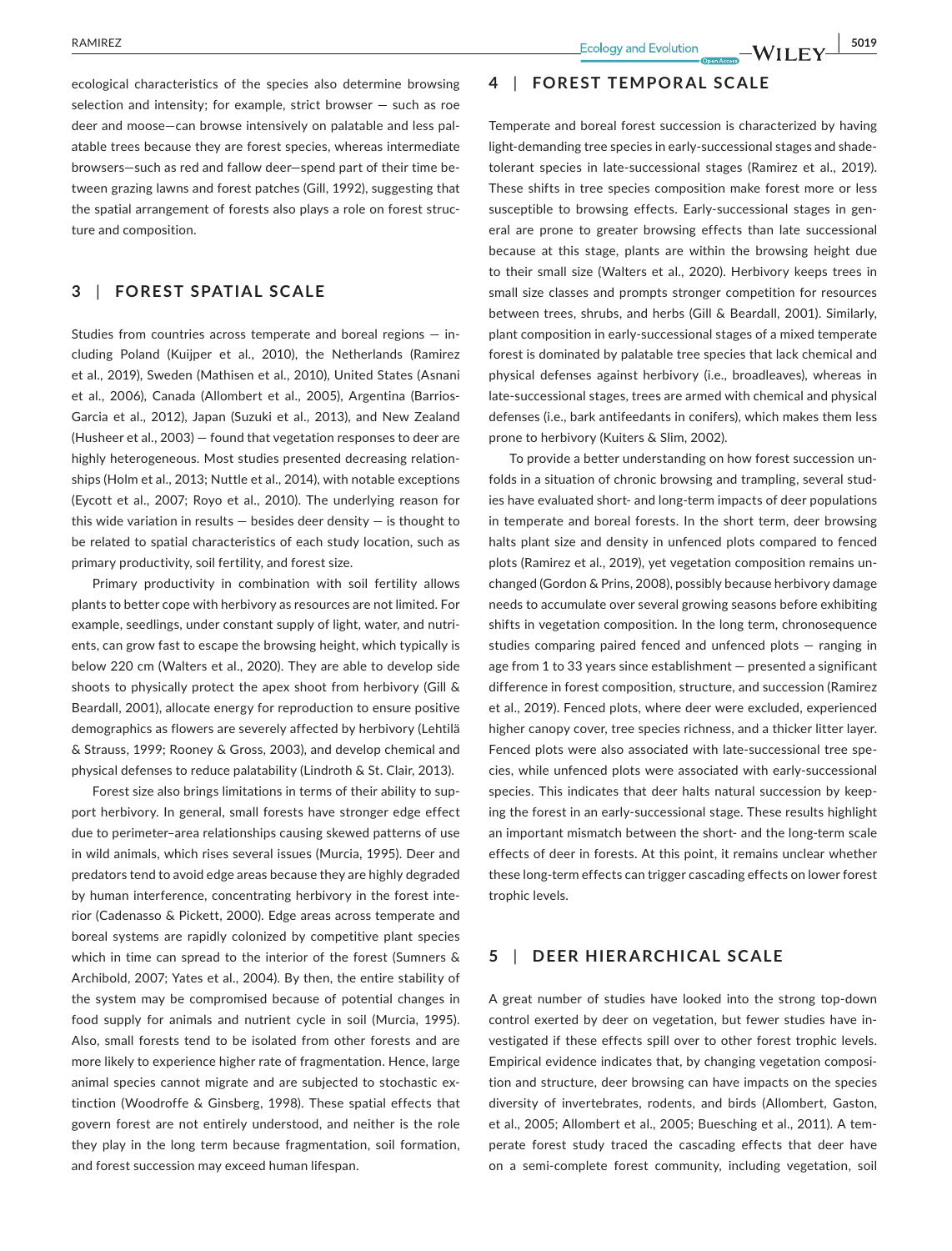**5020 WII FY** Ecology and Evolution **CONSUMER 2008 RAMIREZ** 

invertebrates and rodents, and a set of ecosystem properties and functions, such as soil quality, litter decomposition, and nutrient mineralization (Ramirez et al., 2020). This was done by surveying different trophic levels in a network of fenced and unfenced plots and estimating deer abundance outside the fenced plots with camera traps (Ramirez et al., 2020). Specifically, deer presence decreased sapling density presumably by browsing and trampling, which indirectly decreased rodent activity because rodents are more exposed to climatic events and predation (Flowerdew & Ellwood, 2001). Deer presence decreases sapling density by browsing and trampling, which indirectly decreases rodent activity due to overexposure to climatic events and predation. Deer trampling decreases litter depth by mixing soil with litter (Hobbs, 1996), which indirectly reduces macroinvertebrate diversity due to litter being an important microhabitat for food and shelter, as well as a protective layer that controls soil humidity, temperature, and light (Mills & Macdonald, 2004). Deer trampling also increases soil compaction, which in turn decreases invertebrate diversity because high soil compaction limits soil water storage, soil aeration, and invertebrate movement (Althoff & Thien, 2005; Lal, 1988). Litter decomposition and nutrient mineralization were found not to be influenced by deer presence. These cascading effects were even stronger when linking different trophic levels and forest components to deer abundance, revealing the important role of deer in this forest (Ramirez et al., 2020).

With the extirpation of top predators from temperate and boreal forests, the hierarchical power that deer have over lower trophic level is reinforced as deer populations are not controlled by predation. In other words, predation absence allows deer effects to spill over to lower trophic levels and reinforces the density dependent effects. This was observed in a Polish study where deer effects on vegetation were less strong in a wolf core area, compared to the periphery (Kuijper et al., 2013). Future research should continue to include additional trophic levels than the ones described here, as it is suspected that herbivory and anthropogenic effects influence many more trophic levels than what it is traditionally believed, including reptiles, amphibians, small predators, and scavengers.

# **6** | **INTERLINKS BETWEEN SCALES**

The relationships between deer and forests drastically change according to the characteristics of the scales: deer density, forest spatiality, temporal succession, and extent of hierarchy (Cromsigt & Kuijper, 2011; Liang & Seagle, 2002; Ramirez et al., 2018, 2019). Thus, certain effects of herbivory and trampling are easy to predict, while others are very complex. It seems evident that deer are keystone species and their relationships with forests are characterized by being nonlinear (Ramirez et al., 2021). This review has shown so far that it is likely that deer effects on vegetation are stronger at the extremes of each of the scales discussed (Figure 2): (a) when deer assemblage occurs at low or high density and is composed of a mix of small and large species; (b) As forests on poor soils remain restrained in size and do not possess wildlife corridors so deer can migrate



**FIGURE 2** Deer effects at a multiscale approach. Deer effects are stronger (red scale color and location icon) on forests when deer assemblage occurs in low or high density and is composed of a mix of small and large species (deer icon). As forests on poor soils remain restrained in size and isolated (planet icon), while forest are subject to chronic browsing since early-succession stage (watch icon). When forests harbor incomplete trophic levels, the effects spill over to lower trophic levels (organogram icon)

from one foraging ground to another; (c) while forests are subject to chronic browsing from early-successional stage, and (d) when forests harbor incomplete trophic chains, the effects are much stronger in vegetation and spill over to lower trophic levels (i.e., rodents and invertebrates) and ecosystem processes (organic matter decomposition and nutrient mineralization).

# **7** | **A HOLISTIC APPROACH TO STUDY DEER–FOREST INTERACTIONS**

The interactions between deer populations and ecosystems are difficult to disentangle because they form part of complex systems (Weisberg & Bugmann, 2003). To truly understand the role of deer in temperate and boreal forests, it is necessary to develop a more holistic framework relying on technology that is capable of answering multiscale research questions. This framework integrates questions that incorporate two different approaches: scaling-down and scaling-up. A scaling-down approach aims to understand the mechanisms involved in the interactions between deer and forests, which can be done both by recreating these interactions in a laboratory or greenhouse and by conducting field experiments. In turn, a scaling-up approach evaluates the interactions in the context of the system, for example, in forest at different successional stages, differing in primary productivity and size, variation in hunting and predation regimes, and different levels of human interference. This can be done by conducting extensive and longitudinal studies in the field complemented with modeling techniques. More importantly, proven technologies can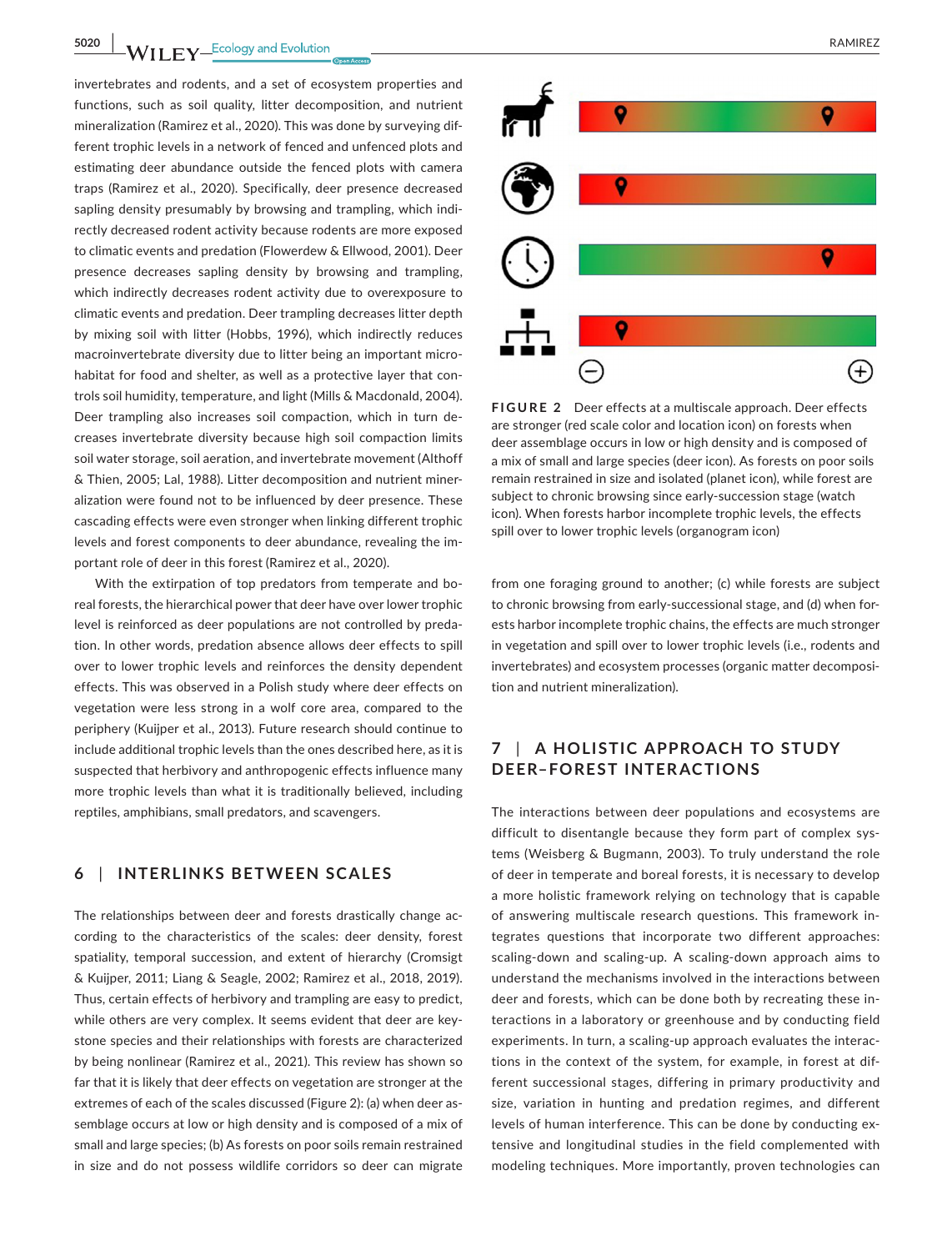help to bridge the gap between researching deer–forest interactions and understanding those same interactions in the context of the system.

## **7.1** | **Scaling-down approach**

Confounding factors (e.g., light availability, soil fertility, distance to nearest road) can provide a competitive advantage to either plants or herbivores, thus having the potential to entirely shift deer–forest interactions. To contextualize their effect, experiments can be conducted in controlled environments that isolate deer mechanism from the confounding factors that are present in forests (Putman, 1996; Weisberg & Bugmann, 2003). For example, (a) the mediating effect of primary productivity on deer–forest interactions can reveal the plant defense mechanisms to browsing as with higher nutrient availability, plants can allocate more energy for fighting herbivory (Lindroth & St. Clair, 2013); (b) predation risk and human presence can directly or indirectly shape the foraging behavior in deer taking effect at both the temporal and spatial scales. That is, deer increase vigilance over browsing time in high-risk predation areas, and deer select closed forest patches instead of open ones to reduce the likelihood of being spotted by predators (Brown, 1988; Brown et al., 1999; Tufto et al., 1996); (c) deer impacts on forests can change in response to the composition of the deer assemblages and the way they select the browsing patches (Gill, 1992); and (d) the successional stage of a forest may influence deer impacts on vegetation via changes in canopy cover, determining which forest patches are for resting and which ones are for foraging (Putman, 1996; Reimoser & Gossow, 1996). Providing critical points and thresholds to indicate when deer impacts on vegetation are stronger for each confounding factor can simplify our understanding of how complex systems behave, as well as providing guidelines for forest management (Reimoser et al., 1999).

# **7.2** | **Scaling-up approach**

Deer–forest interactions should also be studied with a scaling-up approach, especially at spatial and temporal scales (Hobbs, 1996; Weisberg & Bugmann, 2003). By upscaling and including confounding factors, it is possible to better understand how forest systems work. For example, (a) deer at a landscape scale might increase overall plant diversity by creating opportunity for rare species; thus, incorporating a typical sample size for alpha diversity studies will not capture the entire diversity. Future research should choose larger study areas and increase sample size to accurately assess alpha, beta, and gamma diversity (Chollet et al., 2013); (b) because deer home range (e.g., 4.5–10.4 km $^2$  for red deer) typically exceeds the study area for vegetation surveys, it is necessary to survey vegetation at a landscape level to better understand deer–forest interactions (Gill, 1992; Gill & Morgan, 2010); (c) small fenced plots are commonly used to study animal effects on vegetation because of their lower labor costs compared to large fenced plots. Therefore, fenced plots are typically associated with spatial scale effects and thus the relationship between deer and vegetation might also be misinterpreted (Wiens, 1989). This can be solved by increasing the size of fenced plots or by using natural islands reflecting deer presence–absence (Allombert, Stockton, et al., 2005); and (d) deer and vegetation surveys used to determine browsing effects in vegetation and habitat use usually incorporate temporal scale effects due to surveys being conducted at one moment of time. By tagging individual trees and following them through time, the temporal scale effect problem can be avoided, providing a better understanding of the interactions between deer and forest successional stages (Schneider, 2001).

As previously stated, scaling-up and scaling-down approaches are highly recommended for ecological research in the 21st century because by downscaling, the mechanisms unveil, while upscaling tests whether these mechanisms are still ecologically relevant in the field. Combining a multiscale approach demands a substantial increase in human effort and capital investment and thus, this approach can be challenging to implement in practice. New and affordable technology may thus allow to overcome these scaling challenges by reducing the time needed to collect reliable and systematic information.

# **7.3** | **Overcoming challenges with technology**

The largest obstacle within this field of research is acquiring systematic and replicable information that accurately represents deer– forest interactions (Gill, 1992; Putman et al., 2011). Technology could provide a way forward in different ways. For example, small size sensors detect stress in trees by quantifying changes in sap flow and growth; phenocams can be used to evaluate plant composition and growth throughout the year; terrestrial LiDAR can quantify biomass and understory structure; camera and audio traps can be used to determine deer assemblage composition, evaluate foraging behavior, and quantify hunting intensity; GPS trackers and heart rate monitors can be used to track animal movement and activity; and drones can be used to survey landscape vegetation cover and track animal movement in open areas. However, most scientific advances will undoubtedly occur by combining these technologies.

The Internet of Things—objects that are embedded with all sorts of monitors that are connected by wireless networks with the purpose of exchanging information in a near real time—might be the platform that links the previously described sensors while transmitting the information to a data processing center. At this stage, the greatest bottleneck is processing large amounts of data in short periods of time, and Machine Learning is the option forward. There are numerous applications where The Internet of Things has been used to better understand ecological systems, including the underground behavior of rodents and movement of birds, and also to monitor the Qinling Mountain reserve and help preserve its endemic species (Guo et al., 2015).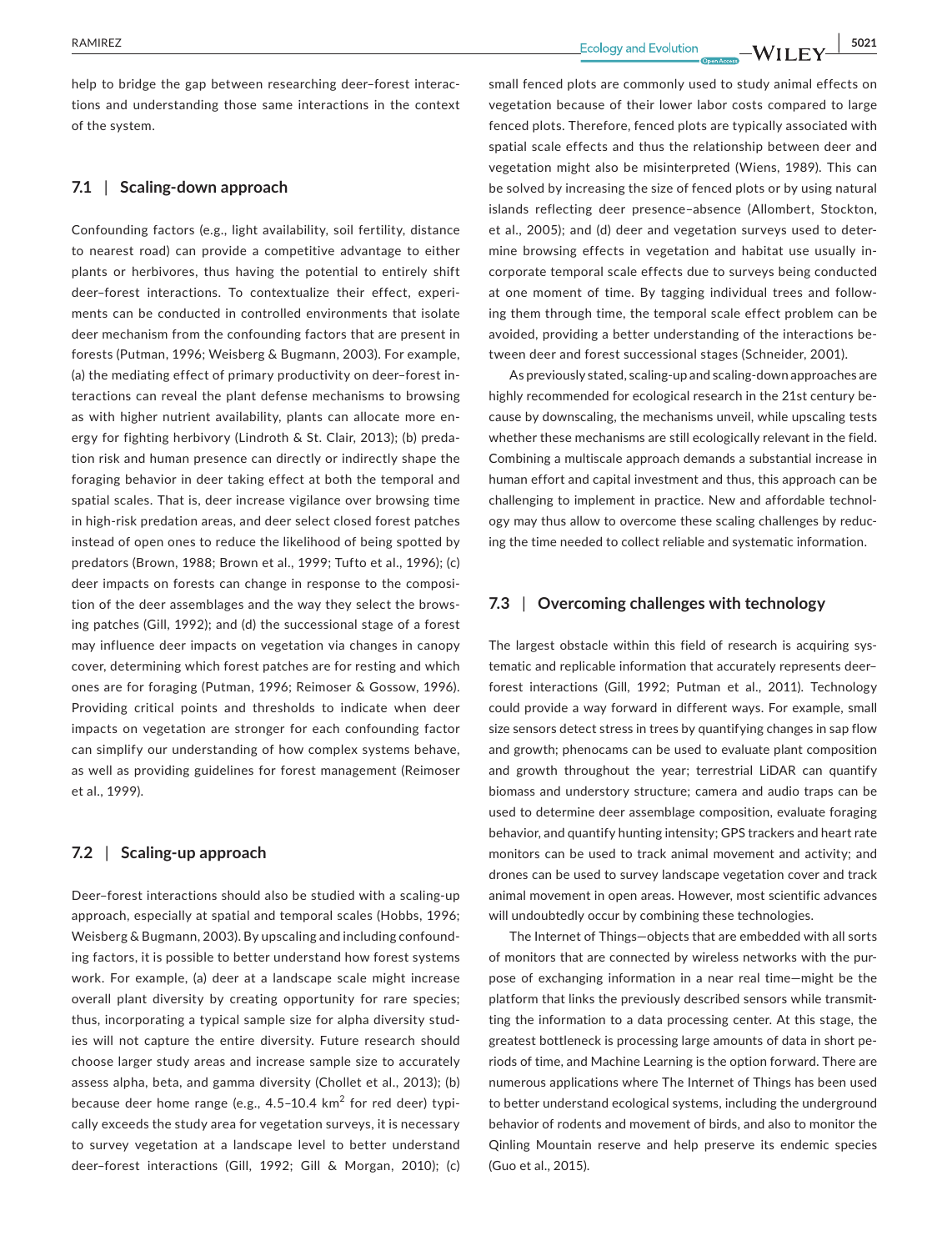# **8** | **CONCLUSION**

The best way to tackle the multiscale dependency in deer–plant interactions is by mounting flexible and reliable technological networks that provide replicable data and with enough resolution. This can be achieved in temperate and boreal systems by developing a long-term wireless network (i.e., temporal scale) embedded in a large and heterogeneous experimental forests (i.e., spatial scale) and mounting sensors that track ecosystem properties, but also specimens belonging to different trophic levels (i.e., density and hierarchical scales). By doing so, researchers can quantify the interactions among members of the forest community but also, with their environment, even when the system is characterized for being cryptic and highly dynamic.

## **ACKNOWLEDGMENTS**

I kindly thank Lourens Poorter, Patrick Jansen and Jan den Ouden for encouraging to write this article and for providing a general guideline. Journal reviewers are also acknowledged for their valuable input.

## **CONFLICT OF INTEREST**

No conflict of interest to declare.

## **AUTHOR CONTRIBUTION**

**Juan Ignacio Ramirez:** Conceptualization (lead); Formal analysis (lead); Funding acquisition (lead); Investigation (lead); Project administration (lead); Validation (lead); Visualization (lead); Writing-original draft (lead); Writing-review & editing (lead).

## **DATA AVAILABILITY STATEMENT**

There are no data associated with this publication.

## **ORCID**

*Juan Ignacio Ramire[z](https://orcid.org/0000-0003-1836-8105)* <https://orcid.org/0000-0003-1836-8105>

## **REFERENCES**

- Allombert, S., Gaston, A. J., & Martin, J. L. (2005). A natural experiment on the impact of overabundant deer on songbird populations. *Biological Conservation*, *126*, 1–13. [https://doi.org/10.1016/j.](https://doi.org/10.1016/j.biocon.2005.04.001) [biocon.2005.04.001](https://doi.org/10.1016/j.biocon.2005.04.001)
- Allombert, S., Stockton, S., & Martin, J. L. (2005). A natural experiment on the impact of overabundant deer on forest invertebrates. *Conservation Biology*, *19*, 1917–1929. [https://doi.](https://doi.org/10.1111/j.1523-1739.2005.00280.x) [org/10.1111/j.1523-1739.2005.00280.x](https://doi.org/10.1111/j.1523-1739.2005.00280.x)
- Althoff, P. S., & Thien, S. J. (2005). Impact of M1A1 main battle tank disturbance on soil quality, invertebrates, and vegetation characteristics. *Journal of Terramechanics*, *42*, 159–176. [https://doi.](https://doi.org/10.1016/j.jterra.2004.10.014) [org/10.1016/j.jterra.2004.10.014](https://doi.org/10.1016/j.jterra.2004.10.014)
- Asnani, K. M., Klips, R. A., & Curtis, P. S. (2006). Regeneration of woodland vegetation after deer browsing in Sharon Woods Metro Park, Franklin County, Ohio. *Ohio Journal of Science*, *106*, 86–92.
- Barrios-Garcia, M. N., Relva, M. A., & Kitzberger, T. (2012). Patterns of use and damage by exotic deer on native plant communities in northwestern Patagonia. *European Journal of Wildlife Research*, *58*, 137– 146.<https://doi.org/10.1007/s10344-011-0554-6>
- Brown, J. S. (1988). Patch use as an indicator of habitat preference, predation risk, and competition. *Behavioral Ecology and Sociobiology*, *22*, 37–47. <https://doi.org/10.1007/BF00395696>
- Brown, J. S., Laundré, J. W., & Gurung, M. (1999). The ecology of fear: Optimal foraging, game theory, and trophic interactions. *Journal of Mammalogy*, *80*, 385–399. <https://doi.org/10.2307/1383287>
- Buesching, C. D., Newman, C., Jones, J. T., & Macdonald, D. W. (2011). Testing the effects of deer grazing on two woodland rodents, bankvoles and woodmice. *Basic and Applied Ecology*, *12*, 207–214. <https://doi.org/10.1016/j.baae.2011.02.007>
- Bunnell, F., & Gillingham, M. (1985). *Foraging behavior: Dynamics of dining out*. CRC Press.
- Cadenasso, M., & Pickett, S. (2000). Linking forest edge structure to edge function: Mediation of herbivore damage. *Journal of Ecology*, *88*, 31– 44.<https://doi.org/10.1046/j.1365-2745.2000.00423.x>
- Chollet, S., Baltzinger, C., Ostermann, L., Saint-Andre, F., & Martin, J. L. (2013). Importance for forest plant communities of refuges protecting from deer browsing. *Forest Ecology and Management*, *289*, 470– 477. <https://doi.org/10.1016/j.foreco.2012.10.043>
- Courchamp, F., Clutton-Brock, T., & Grenfell, B. (1999). Inverse density dependence and the Allee effect. *Trends in Ecology & Evolution*, *14*, 405–410. [https://doi.org/10.1016/S0169-5347\(99\)01683-3](https://doi.org/10.1016/S0169-5347(99)01683-3)
- Coverdale, T. C., Kartzinel, T. R., Grabowski, K. L., Shriver, R. K., Hassan, A. A., Goheen, J. R., Palmer, T. M., & Pringle, R. M. (2016). Elephants in the understory: Opposing direct and indirect effects of consumption and ecosystem engineering by megaherbivores. *Ecology*, *97*, 3219–3230.<https://doi.org/10.1002/ecy.1557>
- Cromsigt, J. P., & Kuijper, D. P. (2011). Revisiting the browsing lawn concept: Evolutionary Interactions or pruning herbivores? *Perspectives in Plant Ecology, Evolution and Systematics*, *13*, 207–215.
- Damuth, J. (1987). Interspecific allometry of population density in mammals and other animals: The independence of body mass and population energy-use. *Biological Journal of the Linnean Society*, *31*, 193–246. <https://doi.org/10.1111/j.1095-8312.1987.tb01990.x>
- Duncan, K., & Holdaway, R. (1989). Footprint pressures and locomotion of moas and ungulates and their effects on the New Zealand indigenous biota through trampling. *New Zealand Journal of Ecology*, 97– 101.<https://www.jstor.org/stable/24053252>
- Eycott, A. E., Watkinson, A. R., Hemami, M. R., & Dolman, P. M. (2007). The dispersal of vascular plants in a forest mosaic by a guild of mammalian herbivores. *Oecologia*, *154*, 107–118. [https://doi.org/10.1007/](https://doi.org/10.1007/s00442-007-0812-1) [s00442-007-0812-1](https://doi.org/10.1007/s00442-007-0812-1)
- Flowerdew, J., & Ellwood, S. (2001). Impacts of woodland deer on small mammal ecology. *Forestry*, *74*, 277–287. [https://doi.org/10.1093/](https://doi.org/10.1093/forestry/74.3.277) [forestry/74.3.277](https://doi.org/10.1093/forestry/74.3.277)
- Gill, R. (1992). A review of damage by mammals in north temperate forests: 1. Deer. *Forestry*, *65*, 145–169. [https://doi.org/10.1093/fores](https://doi.org/10.1093/forestry/65.2.145) [try/65.2.145](https://doi.org/10.1093/forestry/65.2.145)
- Gill, R., & Beardall, V. (2001). The impact of deer on woodlands: The effects of browsing and seed dispersal on vegetation structure and composition. *Forestry*, *74*, 209–218. [https://doi.org/10.1093/fores](https://doi.org/10.1093/forestry/74.3.209) [try/74.3.209](https://doi.org/10.1093/forestry/74.3.209)
- Gill, R., & Morgan, G. (2010). The effects of varying deer density on natural regeneration in woodlands in lowland Britain. *Forestry*, *83*, 53–63. <https://doi.org/10.1093/forestry/cpp031>
- Gordon, I. J., & Prins, H. H. (2008). *Introduction: Grazers and browsers in a changing world*. Springer.
- Guo, S., Qiang, M., Luan, X., Xu, P., He, G., Yin, X., Xi, L., Jin, X., Shao, J., & Chen, X. (2015). The application of the Internet of Things to animal ecology. *Integrative Zoology*, *10*, 572–578.
- Hager, M. C., & Helfman, G. S. (1991). Safety in numbers: Shoal size choice by minnows under predatory threat. *Behavioral Ecology and Sociobiology*, *29*, 271–276. <https://doi.org/10.1007/BF00163984>
- Hättenschwiler, S., Tiunov, A. V., & Scheu, S. (2005). Biodiversity and litter decomposition in terrestrial ecosystems. *Annual Review of Ecology*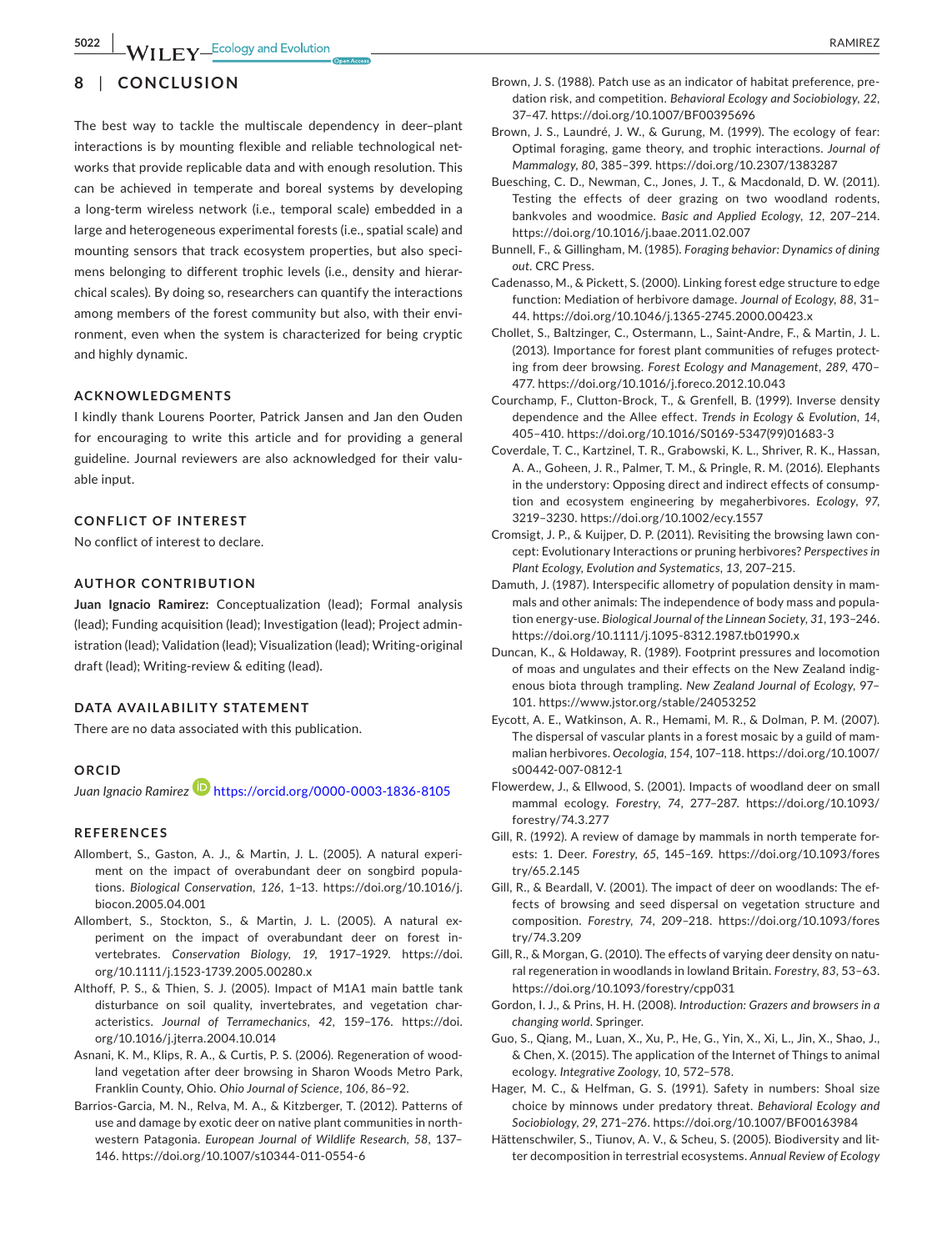*Evolution and Systematics*, *36*, 191–218. [https://doi.org/10.1146/](https://doi.org/10.1146/annurev.ecolsys.36.112904.151932) [annurev.ecolsys.36.112904.151932](https://doi.org/10.1146/annurev.ecolsys.36.112904.151932)

- Hobbs, N. T. (1996). Modification of ecosystems by ungulates. *The Journal of Wildlife Management*, *60*, 695–713. [https://doi.](https://doi.org/10.2307/3802368) [org/10.2307/3802368](https://doi.org/10.2307/3802368)
- Holm, J. A., Thompson, J. R., McShea, W. J., & Bourg, N. A. (2013). Interactive effects of chronic deer browsing and canopy gap disturbance on forest successional dynamics. *Ecosphere*, *4*, 23. [https://doi.](https://doi.org/10.1890/ES13-00223.1) [org/10.1890/ES13-00223.1](https://doi.org/10.1890/ES13-00223.1)
- Husheer, S. W., Coomes, D. A., & Robertson, A. W. (2003). Long-term influences of introduced deer on the composition and structure of New Zealand Nothofagus forests. *Forest Ecology and Management*, *181*, 99–117. [https://doi.org/10.1016/S0378-1127\(03\)00120-8](https://doi.org/10.1016/S0378-1127(03)00120-8)
- Kuijper, D., De Kleine, C., Churski, M., Van Hooft, P., Bubnicki, J., & Jędrzejewska, B. (2013). Landscape of fear in Europe: Wolves affect spatial patterns of ungulate browsing in Białowieża Primeval Forest, Poland. *Ecography*, *36*, 1263–1275. [https://doi.](https://doi.org/10.1111/j.1600-0587.2013.00266.x) [org/10.1111/j.1600-0587.2013.00266.x](https://doi.org/10.1111/j.1600-0587.2013.00266.x)
- Kuijper, D. P. J., Jedrzejewska, B., Brzeziecki, B., Churski, M., Jedrzejewski, W., & Zybura, H. (2010). Fluctuating ungulate density shapes tree recruitment in natural stands of the Bialowieza Primeval Forest, Poland. *Journal of Vegetation Science*, *21*, 1082–1098.
- Kuiters, A., Mohren, G., & Van Wieren, S. (1996). Ungulates in temperate forest ecosystems. *Forest Ecology and Management*, *88*, 1–5. [https://](https://doi.org/10.1016/S0378-1127(96)03876-5) [doi.org/10.1016/S0378-1127\(96\)03876-5](https://doi.org/10.1016/S0378-1127(96)03876-5)
- Kuiters, A. T., & Slim, P. A. (2002). Regeneration of mixed deciduous forest in a Dutch forest-heathland, following a reduction of ungulate densities. *Biological Conservation*, *105*, 65–74. [https://doi.org/10.1016/](https://doi.org/10.1016/S0006-3207(01)00204-X) [S0006-3207\(01\)00204-X](https://doi.org/10.1016/S0006-3207(01)00204-X)
- Lal, R. (1988). Effects of macrofauna on soil properties in tropical ecosystems. *Agriculture, Ecosystems & Environment*, *24*, 101–116. [https://doi.](https://doi.org/10.1016/0167-8809(88)90059-X) [org/10.1016/0167-8809\(88\)90059-X](https://doi.org/10.1016/0167-8809(88)90059-X)
- Lavelle, P., Spain, A., Blanchart, E., Martin, A., & Martin, S. (1992). Impact of soil fauna on the properties of soils in the humid tropics. *SSSA Special Publication*, *29*, 157.
- Lehtilä, K., & Strauss, S. Y. (1999). Effects of foliar herbivory on male and female reproductive traits of wild radish, *Raphanus raphanistrum*. *Ecology*, *80*, 116–124.
- Liang, S. Y., & Seagle, S. W. (2002). Browsing and microhabitat effects on riparian forest woody seedling demography. *Ecology*, *83*, 212–227.10 .1890/0012-9658(2002)083[0212:BAMEOR]2.0.CO;2
- Lindroth, R. L., & St Clair, S. B. (2013). Adaptations of quaking aspen (*Populus tremuloides* Michx.) for defense against herbivores. *Forest Ecology and Management*, *299*, 14–21. [https://doi.org/10.1016/j.](https://doi.org/10.1016/j.foreco.2012.11.018) [foreco.2012.11.018](https://doi.org/10.1016/j.foreco.2012.11.018)
- MacArthur, R. H., & Pianka, E. R. (1966). On optimal use of a patchy environment. *The American Naturalist*, *100*, 603–609. [https://doi.](https://doi.org/10.1086/282454) [org/10.1086/282454](https://doi.org/10.1086/282454)
- Mathisen, K. M., Buhtz, F., Danell, K., Bergstrom, R., Skarpe, C., Suominen, O., & Persson, I. L. (2010). Moose density and habitat productivity affects reproduction, growth and species composition in field layer vegetation. *Journal of Vegetation Science*, *21*, 705–716. [https://doi.](https://doi.org/10.1111/j.1654-1103.2010.01180.x) [org/10.1111/j.1654-1103.2010.01180.x](https://doi.org/10.1111/j.1654-1103.2010.01180.x)
- McGraw, J. B., & Furedi, M. A. (2005). Deer browsing and population viability of a forest understory plant. *Science*, *307*, 920–922. [https://](https://doi.org/10.1126/science.1107036) [doi.org/10.1126/science.1107036](https://doi.org/10.1126/science.1107036)
- Mills, S. E., & Macdonald, S. E. (2004). Predictors of moss and liverwort species diversity of microsites in conifer-dominated boreal forest. *Journal of Vegetation Science*, *15*, 189–198. [https://doi.org/10.1111/](https://doi.org/10.1111/j.1654-1103.2004.tb02254.x) [j.1654-1103.2004.tb02254.x](https://doi.org/10.1111/j.1654-1103.2004.tb02254.x)
- Murcia, C. (1995). Edge effects in fragmented forests: Implications for conservation. *Trends in Ecology & Evolution*, *10*, 58–62. [https://doi.](https://doi.org/10.1016/S0169-5347(00)88977-6) [org/10.1016/S0169-5347\(00\)88977-6](https://doi.org/10.1016/S0169-5347(00)88977-6)
- Nuttle, T., Ristau, T. E., & Royo, A. A. (2014). Long-term biological legacies of herbivore density in a landscape-scale experiment: Forest

understoreys reflect past deer density treatments for at least 20 years. *Journal of Ecology*, *102*, 221–228.

- Pellerin, S., Huot, J., & Cote, S. D. (2006). Long-term effects of deer browsing and trampling on the vegetation of peatlands. *Biological Conservation*, *128*, 316–326. [https://doi.org/10.1016/j.](https://doi.org/10.1016/j.biocon.2005.09.039) [biocon.2005.09.039](https://doi.org/10.1016/j.biocon.2005.09.039)
- Persson, I. L., Pastor, J., Danell, K., & Bergstrom, R. (2005). Impact of moose population density on the production and composition of litter in boreal forests. *Oikos*, *108*, 297–306. [https://doi.](https://doi.org/10.1111/j.0030-1299.2005.13844.x) [org/10.1111/j.0030-1299.2005.13844.x](https://doi.org/10.1111/j.0030-1299.2005.13844.x)
- Pianka, E. R. (1970). On r-and K-selection. *The American Naturalist*, *104*, 592–597.<https://doi.org/10.1086/282697>
- Putman, R. (1996). Ungulates in temperate forest ecosystems: Perspectives and recommendations for future research. *Forest Ecology and Management*, *88*, 205–214. [https://doi.org/10.1016/S0378-1127\(96\)03878-9](https://doi.org/10.1016/S0378-1127(96)03878-9)
- Putman, R., Watson, P., & Langbein, J. (2011). Assessing deer densities and impacts at the appropriate level for management: A review of methodologies for use beyond the site scale. *Mammal Review*, *41*, 197–219. <https://doi.org/10.1111/j.1365-2907.2010.00172.x>
- Ramirez, J. I., Jansen, P. A., den Ouden, J., Goudzwaard, L., & Poorter, L. (2019). Long-term effects of wild ungulates on the structure, composition and succession of temperate forests. *Forest Ecology and Management*, *432*, 478–488.<https://doi.org/10.1016/j.foreco.2018.09.049>
- Ramirez, J. I., Jansen, P. A., den Ouden, J., Li, X., Iacobelli, P., Herdoiza, N., & Poorter, L. (2021). Temperate forests respond in a non-linear way to a population gradient of wild deer. *Forestry*. [https://doi.](https://doi.org/10.1093/forestry/cpaa049) [org/10.1093/forestry/cpaa049](https://doi.org/10.1093/forestry/cpaa049)
- Ramirez, J. I., Jansen, P. A., den Ouden, J., Moktan, L., Herdoiza, N., & Poorter, L. (2020). Above- and below-ground cascading effects of wild ungulates in temperate forests. *Ecosystems*, *24*(1), 153–167. <https://doi.org/10.1007/s10021-020-00509-4>
- Ramirez, J. I., Jansen, P. A., & Poorter, L. (2018). Effects of wild ungulates on the regeneration, structure and functioning of temperate forests: A semi-quantitative review. *Forest Ecology and Management*, *424*, 406–419. <https://doi.org/10.1016/j.foreco.2018.05.016>
- Reimoser, F. (2003). Steering the impacts of ungulates on temperate forests. *Journal for Nature Conservation*, *10*, 243–252. [https://doi.](https://doi.org/10.1078/1617-1381-00024) [org/10.1078/1617-1381-00024](https://doi.org/10.1078/1617-1381-00024)
- Reimoser, F., Armstrong, H., & Suchant, R. (1999). Measuring forest damage of ungulates: What should be considered. *Forest Ecology and Management*, *120*, 47–58. [https://doi.org/10.1016/S0378](https://doi.org/10.1016/S0378-1127(98)00542-8) [-1127\(98\)00542-8](https://doi.org/10.1016/S0378-1127(98)00542-8)
- Reimoser, F., & Gossow, H. (1996). Impact of ungulates on forest vegetation and its dependence on the silvicultural system. *Forest Ecology and Management*, *88*, 107–119. [https://doi.org/10.1016/S0378](https://doi.org/10.1016/S0378-1127(96)03816-9) [-1127\(96\)03816-9](https://doi.org/10.1016/S0378-1127(96)03816-9)
- Rooney, T. P. (2001). Deer impacts on forest ecosystems: A North American perspective. *Forestry*, *74*, 201–208. [https://doi.](https://doi.org/10.1093/forestry/74.3.201) [org/10.1093/forestry/74.3.201](https://doi.org/10.1093/forestry/74.3.201)
- Rooney, T. P., & Gross, K. (2003). A demographic study of deer browsing impacts on *Trillium grandiflorum*. *Plant Ecology*, *168*, 267–277.
- Rooney, T. P., & Waller, D. M. (2003). Direct and indirect effects of whitetailed deer in forest ecosystems. *Forest Ecology and Management*, *181*, 165–176. [https://doi.org/10.1016/S0378-1127\(03\)00130-0](https://doi.org/10.1016/S0378-1127(03)00130-0)
- Royo, A. A., Collins, R., Adams, M. B., Kirschbaum, C., & Carson, W. P. (2010). Pervasive interactions between ungulate browsers and disturbance regimes promote temperate forest herbaceous diversity. *Ecology*, *91*, 93–105.<https://doi.org/10.1890/08-1680.1>
- Schneider, D. C. (2001). The rise of the concept of scale in ecology: The concept of scale is evolving from verbal expression to quantitative expression. *BioScience*, *51*, 545–553.10.1641/0006-3568(2001)051 [0545:TROTCO]2.0.CO;2
- Sumners, W., & Archibold, O. (2007). Exotic plant species in the southern boreal forest of Saskatchewan. *Forest Ecology and Management*, *251*, 156–163. <https://doi.org/10.1016/j.foreco.2007.06.001>